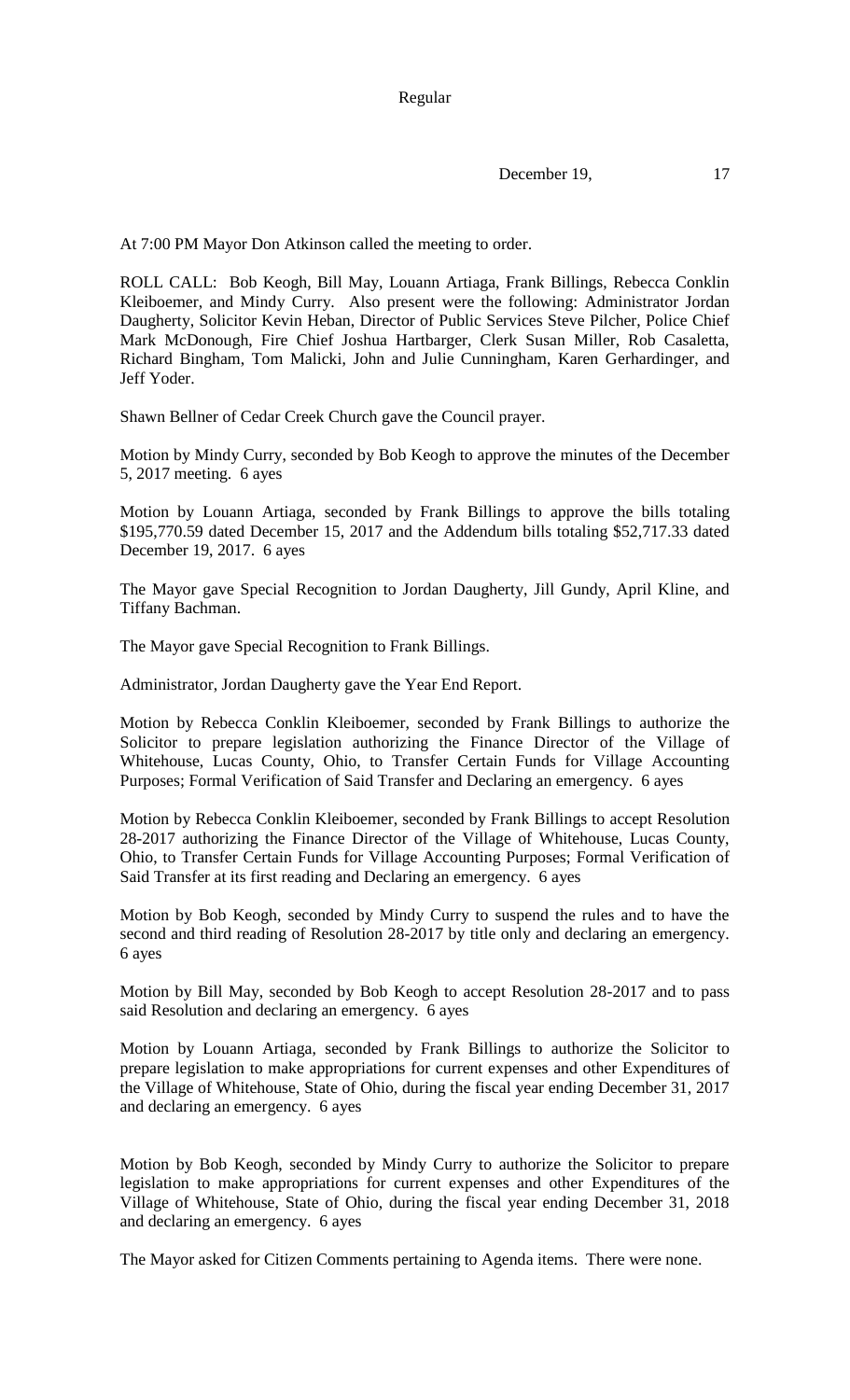December 19, 17

Motion by Louann Artiaga, seconded by Mindy Curry to accept, as previously authorized, Resolution 27-2017 Establishing a Special Zoning Use Permit for Certain Land Located within the Village of Whitehouse, Lucas County, Ohio currently titled to Brian D. and Amelia T. Heller, at its first reading and declaring an emergency. 6 ayes

Motion by Bill May, seconded by Bob Keogh to suspend the rules and to have the second and third reading of Resolution 27-2017 by title only and declaring an emergency. 6 ayes

Motion by Bill May, seconded by Mindy Curry to accept Resolution 27-2017 and to pass said Resolution and declaring an emergency. 6 ayes

Motion by Bill May, seconded by Rebecca Conklin Kleiboemer to suspend the rules and to have the second reading of Resolution 24-2017 by title only and declaring an emergency. 4 ayes, 2 nays Louann Artiaga, Frank Billings

Motion by Bill May, seconded by Mindy Curry to accept Resolution 24-2017 and to pass said Resolution and declaring an emergency. 4 ayes, 2 nays Louann Artiaga, Frank Billings

Motion by Mindy Curry, seconded by Bob Keogh to accept Ordinance 12-2017 and to pass said Ordinance and declaring an emergency. 5 ayes, 1 nay Rebecca Conklin Kleiboemer

Motion by Mindy Curry, seconded by Bill May to authorize the Solicitor to prepare legislation authorizing Council of the Village of Whitehouse, Lucas County, Ohio, to Enter into a Contract with Anthony Wayne Regional Chamber of Commerce (AWRCC) to Perform Services in the Assistance of Economic Development for the Village of Whitehouse, Lucas County, Ohio and Declaring an emergency. 5 ayes, 1 nay Rebecca Conklin Kleiboemer

Motion by Mindy Curry, seconded by Bill May to accept Resolution 25-2017 authorizing Council of the Village of Whitehouse, Lucas County, Ohio, to Enter into a Contract with Anthony Wayne Regional Chamber of Commerce (AWRCC) to Perform Services in the Assistance of Economic Development for the Village of Whitehouse, Lucas County, Ohio at its first reading and Declaring an emergency. 5 ayes, 1 nay Rebecca Conklin Kleiboemer

Motion by Bill May, seconded by Mindy Curry to suspend the rules and to have the second and third reading of Resolution 25-2017 by title only and declaring an emergency. 5 ayes, 1 nay Rebecca Conklin Kleiboemer

Motion by Bill May, seconded by Mindy Curry to accept Resolution 25-2017 and to pass said Resolution and declaring an emergency. 5 ayes, 1 nay Rebecca Conklin Kleiboemer Motion by Louann Artiaga, seconded by Bob Keogh to approve the midnight run on New Year's Eve. 6 ayes

Motion by Louann Artiaga, seconded by Mindy Curry to accept Resolution 20-2017 authorizing the Finance Director of the Village of Whitehouse, Lucas County, Ohio, to Transfer Certain Funds for Village Accounting Purposes; Formal Verification of Said Transfer at its first reading and Declaring an emergency. 6 ayes

Motion by Rebecca Conklin Kleiboemer, seconded by Frank Billings to suspend the rules and to have the second and third reading of Resolution 20-2017 by title only and declaring an emergency. 6 ayes